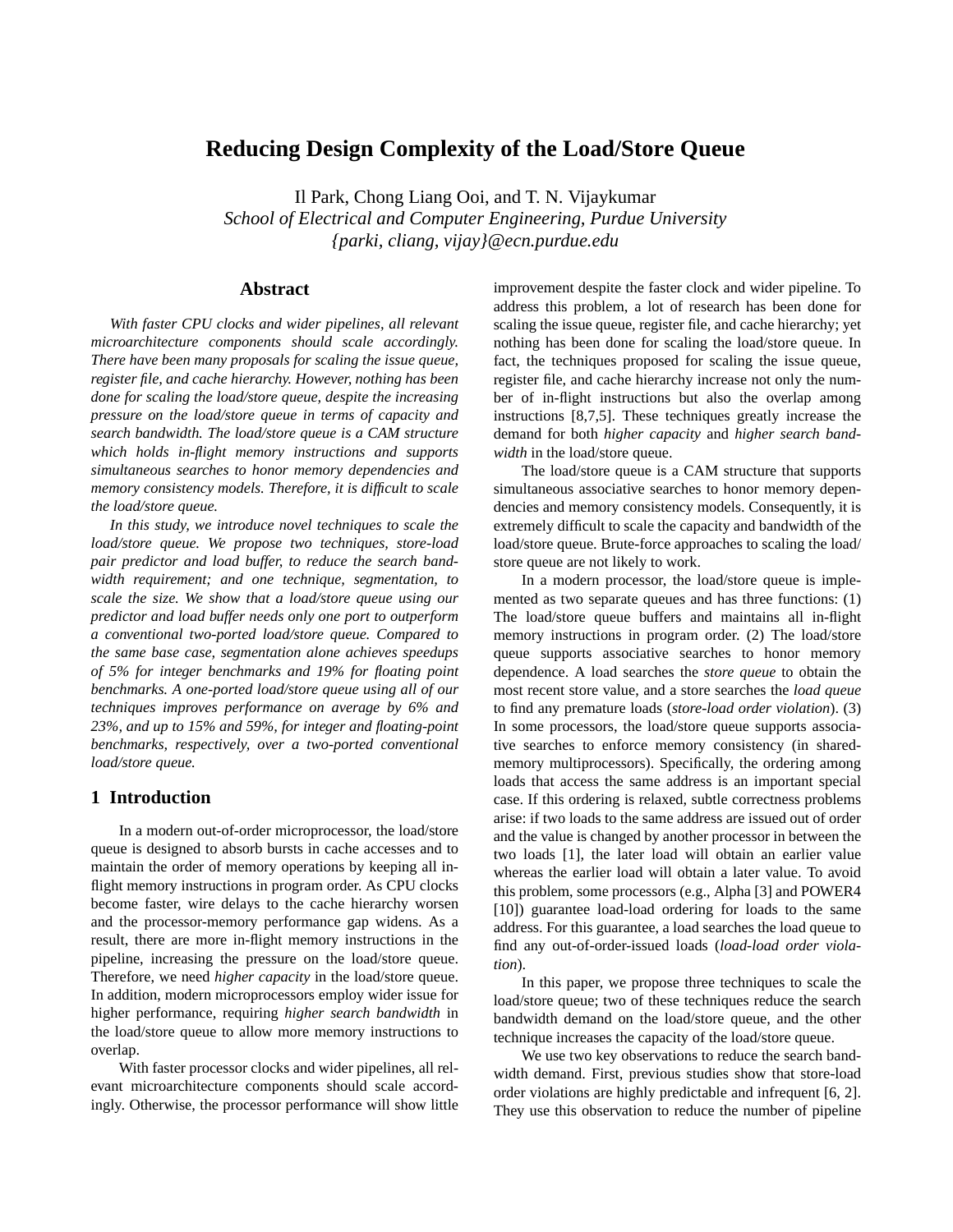squashes due to store-load order violations, while allowing out-of-order memory operations as much as possible. While they show that store-load order violations are rare, we observe that not only are the violations rare but a majority of stores and loads do not even access the same address. We use this observation to reduce the search bandwidth demand on the *store queue*. We use the store-set predictor from [2] to predict store-load dependencies. If a load is predicted to be independent of any preceding stores, the load will not search the store queue. If there is a dependent earlier store, then the prediction is wrong. Consequently, when the store completes, it will squash the load and subsequent instructions.

Second, we observe that in order to detect a load-load order violation, any given load needs to search only those loads that were issued out of order with respect to the load, and that out-of-order-issued loads are far fewer in number than all in-flight loads. Across the SPEC2K benchmarks, the average number of out-of-order-issued loads is less than 3, while the number of in-flight loads is 41. We use this observation to reduce the search bandwidth demand on the *load queue*. We introduce the *load buffer*, which is a small buffer to hold loads that are issued out of order with respect to earlier yet-to-be-issued loads. When a load issues, it searches the much-smaller load buffer instead of searching the entire load queue. Thus the load buffer moves the detection of loadload order violations away from the load queue.

The contributions of the paper are as follows:

- **Reducing the search bandwidth demand on the store queue:** While [2] uses the store-set predictor to avoid store-load order violations, our novelty is in applying the predictor to the new problem of reducing the store queue bandwidth and appropriately changing the load/store queue implementation. With this technique, we reduce the search bandwidth demand on the store queue by 72% on average for SPEC2K benchmarks.
- **Reducing the search bandwidth demand on the load queue:** Our novelty is in observing that out-of-orderissued loads are only a few in number and in proposing the load buffer. With this technique, we reduce the search bandwidth demand on the load queue by 76% on average for SPEC2K benchmarks.
- **Increasing the load/store queue capacity:** We segment the load/store queue into multiple smaller queues and connect them in a chain. The idea of segmentation is not new—e.g., [4] [8] segment the issue queue. While [8] treats the segments as a hierarchy by moving instructions from slow to fast segments, and [4] treats the segments as discrete units of power dissipation, our novelty is that we treat the segments as a pipeline. Such pipelining essentially makes our load/store queue a variablelatency structure, a design point not explored before.

Using the SPEC2K benchmarks, we show that a load/ store queue using our techniques needs only one port to out-



**Figure 1: Searches in the ld/st queue.**

<span id="page-1-1"></span>perform a two-ported, conventional load/store queue. Compared to the same base case, segmentation in isolation achieves speedups of 5% for integer benchmarks and 19% for floating point benchmarks. A one-ported load/store queue using all our techniques improves performance on average by 6% and 23%, and up to 15% and 59% for integer and floating-point benchmarks, respectively, over a two-ported conventional load/store queue.

This paper is organized as follows. In [Section 2](#page-1-0) we introduce two techniques to reduce the search bandwidth demand. In [Section 3](#page-5-0) we discuss the segmentation of the load/store queue and its impact on bandwidth and latency. We present and analyze the results of these three techniques in [Section 4.](#page-6-0) Finally, we conclude in [Section 5](#page-11-0).

# <span id="page-1-0"></span>**2 Reducing Search Bandwidth Demand**

A modern processor performs three important searches on the load/store queue which is implemented as two separate queues. [Figure 1](#page-1-1) shows these searches in the load/store queue. First, when a load executes, it searches the *store queue* to compare its load address to the addresses of all stores. If there is a match with an earlier store, then the load obtains its value from the store queue and ignores the value from the cache. Second, when a store has a valid address, it searches the *load queue* to compare its store address to the addresses of all loads. If the address matches with a younger, speculatively-serviced load, this *premature load* and all subsequent instructions are squashed and fetched again (storeload order violation). Third, when a load executes, it searches the load queue to compare its address to the addresses of all loads, in some processors ([3, 10]). If the address matches with a younger out-of-order-issued load, this load and all subsequent instructions are squashed and fetched again (load-load order violation).

# **2.1 Reducing Store Queue Search: Store-Load Pair Predictor**

As mentioned above, a load needs to search the store queue to obtain the latest store value. While [6] shows that store-load order violations are rare, we observe that not only are the violations rare, but a majority of stores and loads do not even access the same address. Consequently, most of the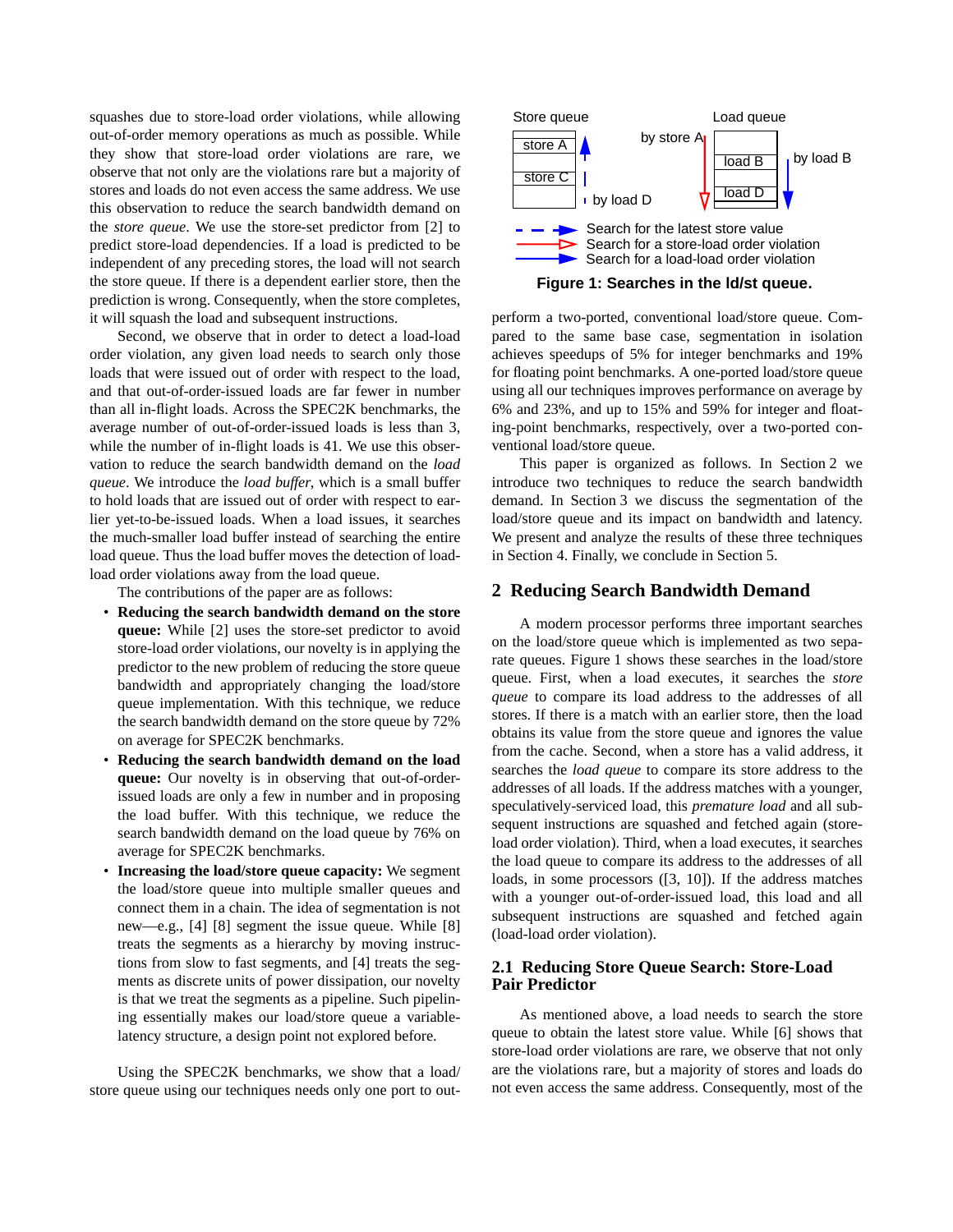

<span id="page-2-0"></span>**Figure 2: Store-set vs. store-load pair prediction.**

time the search fails, and the load ends up using the value from the cache hierarchy. Our study confirms that only about 14% of searches find a matching store. If we can tell ahead of time that a load will not find any matching store, we will avoid performing useless store queue searches. Thus, we can reduce the search bandwidth in the store queue by 86% in the ideal case.

The store-set study shows that the store-load order violation is highly predictable by using a reasonably simple predictor [2]. We extend the store-set predictor to predict the matches between loads and stores. We call our scheme the *store-load pair predictor*. A load will search the store queue only when the store-load pair predictor predicts that there is a potentially-dependent store in the queue and tells the load to obtain its value from the store queue. Otherwise, the load simply obtains its value from the cache hierarchy without searching the store queue.

While the store-set predictor detects only those storeload pairs that cause dependence violations, our store-load pair predictor detects *all* matching pairs of loads and stores regardless of whether they cause violations. [Figure 2](#page-2-0) illustrates this point. The store-set predictor will need to detect only the store $^0$ -load<sup>1</sup> pair, while our store-load pair predictor will detect both the store<sup>0</sup>-load<sup>1</sup> pair and the store<sup>0</sup>-load<sup>2</sup> pair.

In the case of a misprediction of a store-load pair under our predictor, the load will not search the store queue and instead will use a stale value from the cache, without knowing that there is a matching store in the store queue. Therefore it is up to the store to detect this problem. The store must handle two cases: the load is issued either before (e.g., load<sup>1</sup>) or after (e.g.,  $load^2$ ) the store. The store detects the first case when it executes and searches the load queue for premature loads. However, the store cannot detect the second case because the load has not been issued when the store searches the load queue.

To handle this condition *without increasing the search bandwidth*, we change the timing for the detection of the store-load order violation; now, a store searches the load queue for a matching load when the store commits (writes to the cache) and removes the entry from the store queue, not when the store executes. Thus, all loads with stale or premature values will be detected when the store commits. This change further reduces the number of stores to search the load queue because the number of stores committed is significantly less than the number of stores executed. While this change does not incur more searches, and hence higher bandwidth, this change does increase the penalty of store-load order violations and store-load pair mispredictions. Previously, a store-load order violation was detected by the store when the store executed and computed the effective address. Now, the store cannot detect the hazards until it commits. Therefore, our store-load pair prediction must be conservative enough to avoid the performance degradation due to this extra misprediction penalty; however, it should not be too conservative to kill all the opportunity for reducing the search bandwidth demand on the store queue.

#### **2.1.1 Implementing the Store-Load Pair Predictor**

The store-load pair predictor uses structures similar to the store-set predictor, including the Store Set ID Table (SSIT) and the Last Fetched Store Table (LFST). Each store set is a collection of a load and one or more potentiallymatching stores. The SSIT is indexed by the program counter and maintains the store-sets using a tag for each load and the stores in its store-set. The LFST is indexed by the store-set identifier obtained from the SSIT entry and maintains the information about the most-recently fetched store for each store-set [2]. While the store-set's LFST has a valid bit in each entry, the store-load pair predictor uses an extra counter in each LFST entry instead of the valid bit.

In the store-set predictor, the valid bit of an LFST entry is set when a store relevant to the entry is fetched. The valid bit is reset when the store issues, because there is no possibility for the store to violate store-load order after that point in time. When a load is fetched, it accesses the SSID and LFST to determine whether the load is potentially dependent on any store in flight. A load that is predicted to be dependent monitors the valid bit of the LFST entry relevant to the load when it is ready to issue. If the valid bit is set, the load has to wait until the valid bit is cleared.

A single valid bit is not sufficient for the store-load pair predictor. As mentioned earlier, a store searches the load queue to detect store-load order violations when the store commits. From the store-load pair predictor's point of view, the LFST entry is valid from the time the store is fetched to the time the store commits. As a result, the time interval for the LFST entry to be valid from the store-load pair predictor's point of view—from fetch to commit—is much longer than that from the store-set predictor's point of view—from fetch to issue.

This longer time interval causes the store-load pair predictor to have a higher probability of encountering multiple in-flight stores with the same program counter. If there are multiple stores with the same program counter and we were to use a single valid bit, then the first store would invalidate the LFST entry at commit without waiting for the remaining in-flight stores. Subsequent loads would assume incorrectly that there are no more dependent stores in the pipeline.

To solve this problem, we introduce a multi-bit counter for each LFST entry. By using the multi-bit counter, we can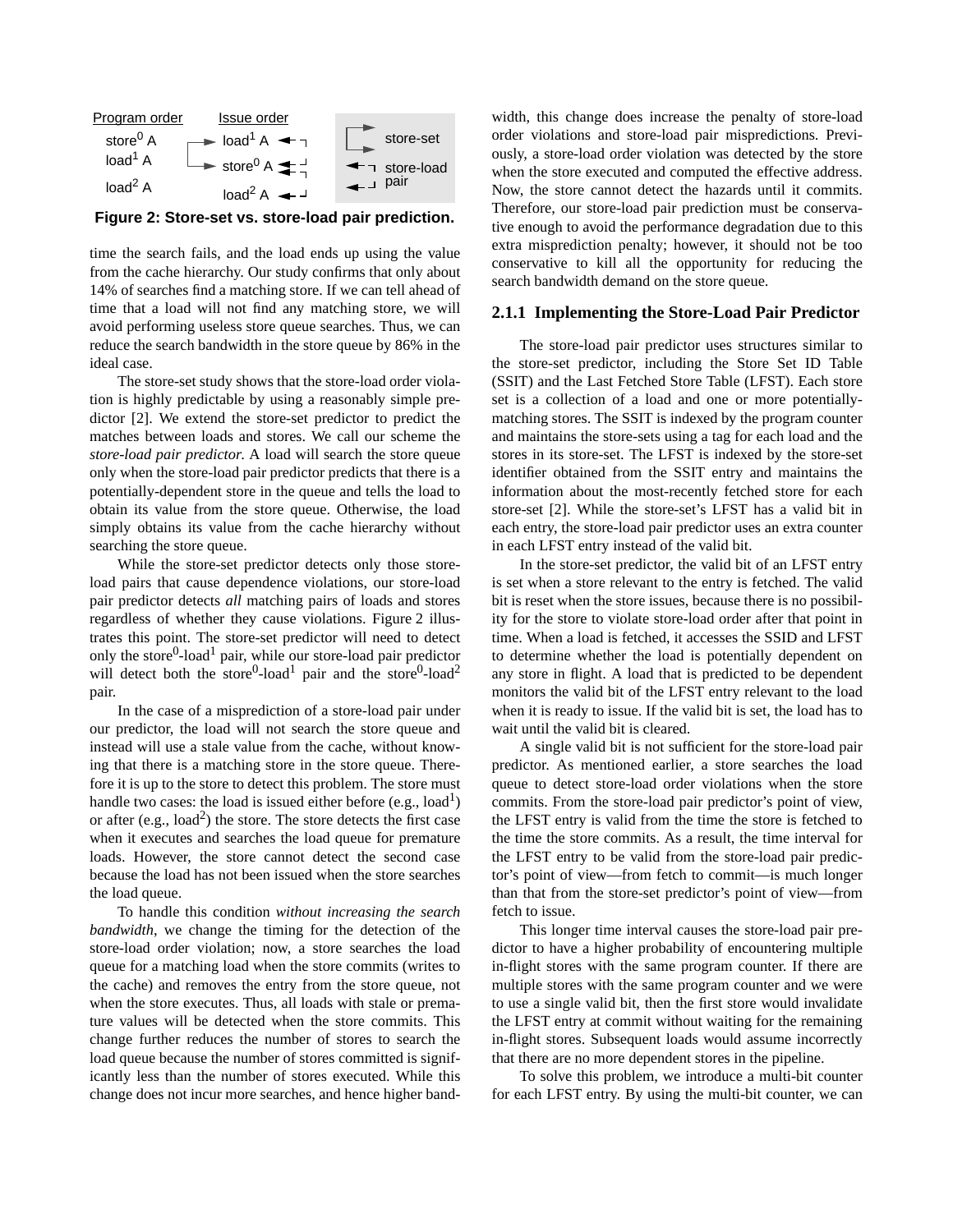|                                   |       | Fetch                                         | <b>Issue</b>               | Commit      | Commit stores |
|-----------------------------------|-------|-----------------------------------------------|----------------------------|-------------|---------------|
| store-set only                    | store | $Valid = true$<br>update LFST                 | Valid = $false$ ;          | update SSID |               |
|                                   | load  | access SSID&LFST                              | read Valid                 | update SSID |               |
| store-set<br>٠<br>store-load pair | store | Valid = $true$ :<br>Counter++:<br>update LFST | Valid = $false$ ;          | update SSID | Counter--:    |
|                                   | load  | access SSID&LFST                              | read Valid<br>read Counter | update SSID |               |

|  | Figure 3: Combining the store-load pair predictor with the store-set predictor. |
|--|---------------------------------------------------------------------------------|
|  |                                                                                 |

<span id="page-3-0"></span>correctly infer when all of the in-flight stores commit without being affected by just one of the stores' retirement.

The store-load pair predictor's counter increments when a store is fetched and decrements when the store commits. When a load that is predicted to be dependent is ready to issue, it accesses both the valid bit and the counter. If the counter is larger than zero, the load is predicted as being dependent on the stores in flight, and the load must search the store queue.

### **2.1.2 Low Cost Implementation**

In the simplest design, the store-set predictor and storeload pair predictor may be implemented separately. However, because the two predictors use identical structures, we combine the two so that the predictors share the same physical tables (i.e., SSIT and LFST). This strategy lowers the implementation cost. The only change is that each LFST entry includes both a valid bit and a counter. From the store-load pair predictor's point of view, the LFST entry is valid when the counter is non-zero; whereas from the store-set predictor's point of view, the same LFST entry is valid when the valid bit is set. Therefore, the same LFST entry has two meanings of validity (or invalidity) depending on which predictor is accessing the entry.

In the event of recovery from misspeculations such as branch mispredictions or memory-dependence violations, the SSIT and LFST do not need to be modified during roll-back. However, squashed stores should roll back each counter properly for accuracy of future prediction. To model this extra work in recovery, we charge an extra cycle to our misprediction penalty. Our study shows that a three-bit counter is large enough to achieve high prediction accuracy.

By definition, store-load pair prediction subsumes storeset prediction. Therefore, only the store-load pair predictor updates the prediction tables, causing two problems for storeset prediction.

First, as shown in [Figure 2,](#page-2-0) the store-load pair predictor has to keep the pairing information for not only the store<sup>0</sup>load<sup>1</sup> pair but also the store<sup>0</sup>-load<sup>2</sup> pair in the prediction table. However, from the store-set predictor's point of view, keeping the store<sup>0</sup>-load<sup>2</sup> pair in the prediction table is not necessary and would reduce the effective size of the table. Such unnecessary store-load pairs may increase aliasing in the store-set prediction, leading to false alarms. We use a 4Kentry SSIT as was used in the previous work [2], and our experiments show that a 4K-entry table is large enough to absorb this extra pressure on the SSIT.

Second, having the unnecessary store<sup>0</sup>-load<sup>2</sup> pair in the prediction table causes the store-set predictor to find a valid entry for load<sup>2</sup>, even though load<sup>2</sup> has not incurred any storeload order violation. However, store<sup>0</sup> issues and invalidates the entry of the store<sup>0</sup>-load<sup>2</sup> pair before load<sup>2</sup> issues. Therefore, load<sup>2</sup> issues without waiting for store<sup>0</sup>. Hence, such unnecessary store-load pairs do not affect performance. [Figure 3](#page-3-0) summarizes the duties of the store-set predictor and store-load pair predictor in the pipeline. Statements in bold are performed by the store-load pair predictor.

### **2.2 Reducing Load Queue Search: Load Buffer**

Modern processors send stores to the cache in program order. However, loads are handled differently. Because load values are needed for the computation to proceed, most processors allow loads to access the cache out of program order. Servicing loads out of order causes correctness problems in the context of memory consistency models for shared-memory multiprocessors. Some processors use the load/store queue to avoid the correctness problems.

Specifically, there is a special case of load-load ordering when the loads go to the same address. If this ordering is relaxed, subtle correctness problems arise: if two loads to the same address are issued out of order and the value is changed by another processor in between the two loads [1], the later load will obtain an earlier value whereas the earlier load will obtain a later value. Note that this problem cannot happen if the value is changed by a store from the same processor, because the store would detect the later load to be premature and squash the load along with all subsequent instructions.

This load-load ordering problem may be handled by either software or hardware. We explain the software option first. If the consistency model supported is a relaxed one, processors provide a "memory barrier" instruction to allow the programmer to enforce ordering among memory operations wherever needed. The details depend on the specifics of the particular relaxed model implemented. The programmer is expected to use the instruction to prevent the problem.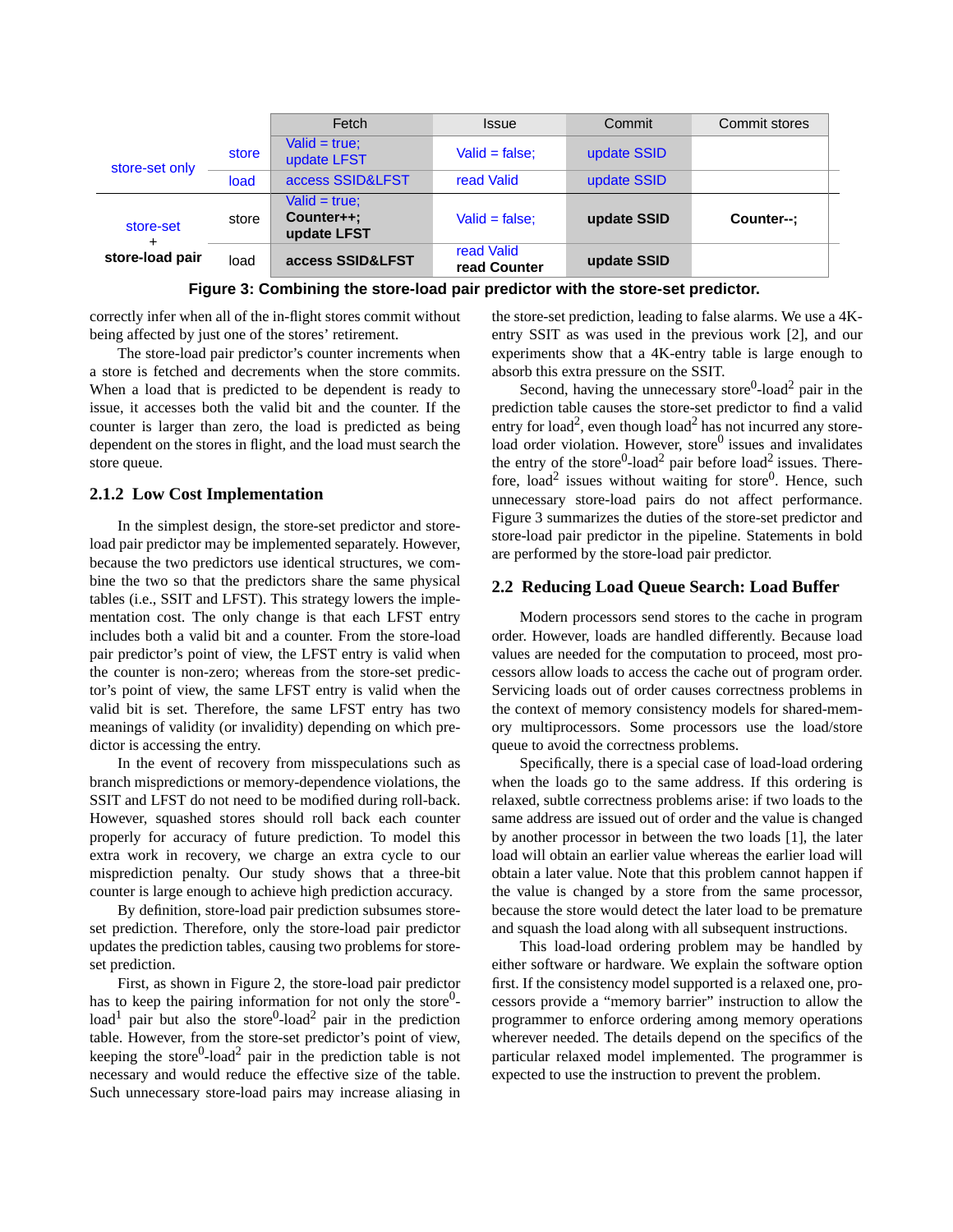However, extensive use of memory barriers is an overkill and hurts performance. To spare the programmer from using too many memory barriers, some processors provide hardware support to prevent this problem by guaranteeing loadload ordering for loads to the same address (.e.g., Alpha [3]). This guarantee is typically provided by using one of two schemes. (1) *Any* load violating load-load ordering is squashed regardless of whether an intervening store (from another processor) occurs or not. (2) Squash is done *only when* an intervening store is detected.

In the first scheme, the load queue is searched by *every* load to ensure that no later load to the same address executes out of order and obtains an old value. When a load executes, it searches the load queue to compare its address to the addresses of all loads. If there is a match with a younger load issued out of program order, then the out-of-order-issued load and subsequent instructions are squashed and fetched again. While this search reduces the burden on programmers and improves performance, the search bandwidth pressure on the load queue greatly increases. Therefore, we target these searches and optimize them.

The second scheme does not significantly increase the load queue search bandwidth. The invalidation signal from the other processor's store is used to detect ordering violations. For example, the MIPS R10000 uses the invalidation signal to find *all* outstanding loads (including premature loads) when a shared value is changed by another processor [9]. The invalidation searches the load queue and if *any* matching outstanding load (premature or otherwise) is found, the load and the subsequent instructions are squashed. The fact that the Alpha supports a relaxed consistency model and the MIPS supports sequential consistency does not matter here; load-load ordering causes problems in all models. Because invalidations are significantly less frequent than outof-order loads, and because invalidations may be filtered further by L2 or L3 caches, the load queue searches caused by invalidations may not need any special bandwidth-reduction technique. Therefore, we do not address this invalidationcaused search bandwidth.

To maximize performance, some recently-announced processors (e.g., POWER4 [10]) implement a combination of the two schemes. However, the POWER4 also searches the load queue to identify out-of-order-issued loads. Because the industry trend is in the direction of performing load queue searches, we optimize these searches.

To that end, we observe that an issued load needs to search only those loads that were issued out of order before previous non-issued loads. Across the SPEC2K benchmarks, the average number of out-of-order-issued loads is small (< 3). We use this observation to reduce the search bandwidth demand on the load queue. We employ an extra buffer with fewer than four entries, called the *load buffer*, to keep only out-of-order-issued loads separate from the load queue. When a load executes, instead of searching the entire load



**Figure 4: Load buffer implementation.**

<span id="page-4-0"></span>queue, it searches the load buffer, which is much smaller than the load queue.

[Figure 4](#page-4-0) shows the basic idea of how the load buffer works. When *load E* and *load G* issue, there are older nonissued loads, namely *load C* and *load D*. Therefore, *load E* and *load G* are out-of-order-issued loads. When *load E* and *load G* execute, they put their addresses in the load buffer. When *load E* does not have any older non-issued load, it invalidates its relevant load buffer entry. To find out-of-orderissued loads, *load E* searches the load buffer and compares its address against the address of *load G*. When *load C* issues, there is no older non-issued load. Therefore, *load C* does not put itself in the load buffer. When *load C* executes later, it searches the load buffer for out-of-order-issued loads and compares its address against the load buffer (i.e., only *load E* and *load G*) instead of comparing against the entire load queue.

### **2.2.1 Implementing the Load Buffer**

The key implementation concern for the load buffer is how to allocate and access entries in the load buffer *without accessing* the load queue. We employ the Non-Issued Load Pointer (NILP) and Load Issue Vector (LIV) to handle this concern. The NILP points to the oldest non-issued load entry. Top points to the oldest load entry, and Tail points to the next available entry for a new-coming load. The pointer starts from Top and cannot go beyond Tail. The NILP moves toward Tail when the load to which it points issues, and the pointer skips over loads that are already issued, so that NILP always points to the oldest non-issued load.

To avoid accessing the load queue for updating the NILP, we employ the Load Issue Vector (LIV). The LIV has the same number of entries as the load queue itself. In each entry, there is a single issue bit and a pointer to a load buffer entry. Each issue bit in the LIV corresponds to an entry in the load queue. The bit is set when the relevant load issues, and the bit is reset when the relevant load commits or is invalidated due to misspeculation.

When a load issues, it checks where the NILP is pointing. If the NILP is pointing to the LIV entry for the load, it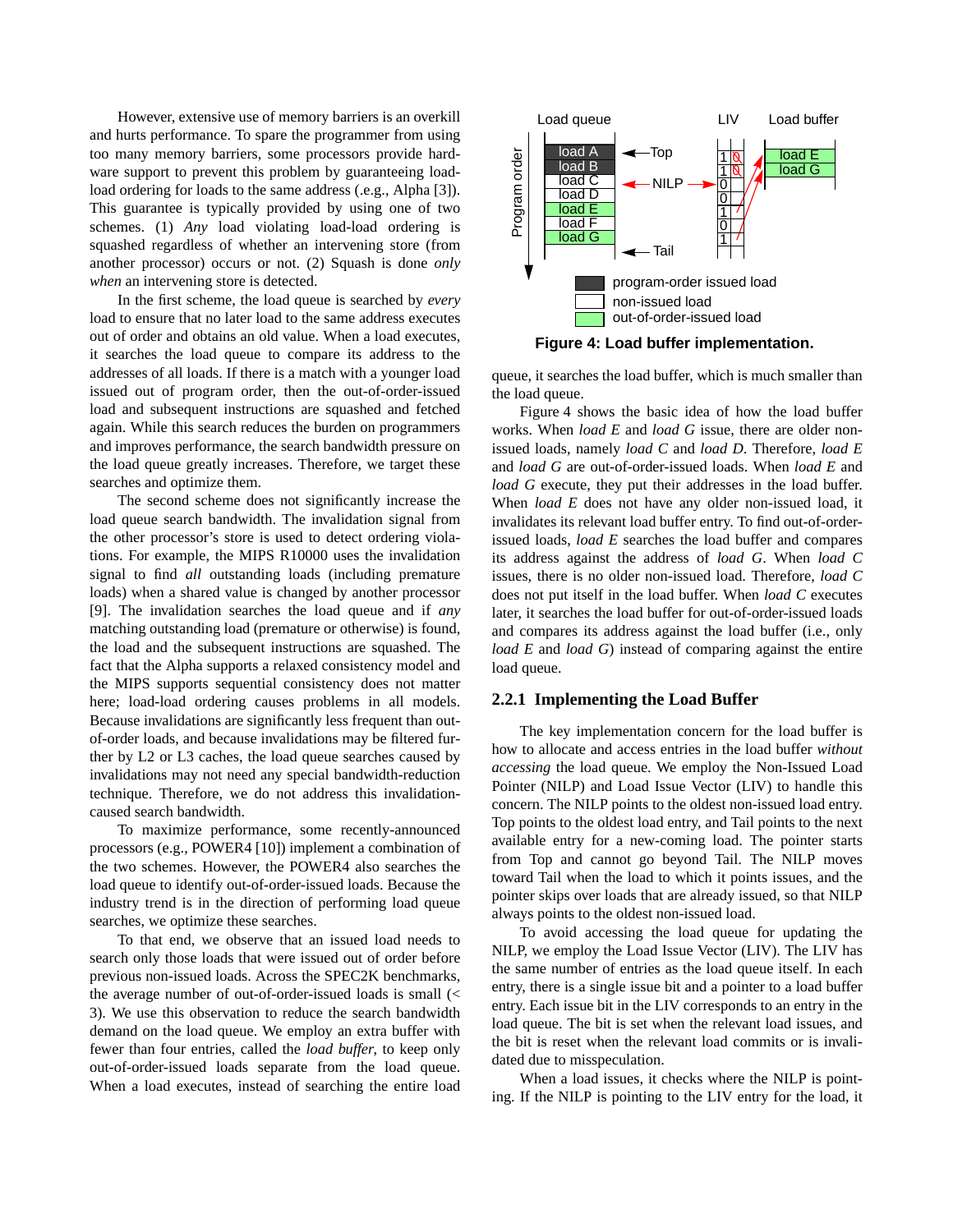means that the load is the oldest non-issued load. Hence, this load searches the load buffer to detect the load-load order violation as soon as it has a valid address. Also, the load sets its LIV bit, which triggers the NILP to move toward Tail. The NILP skips over any entry whose issue bit is already set, so that the NILP will always stop at an LIV entry whose issue bit is cleared. If the NILP is not pointing to the LIV entry for the load, then the load is not the oldest load among nonissued instructions. For this case, if there is an available entry in the load buffer, the load copies its address to the load buffer entry as soon as it has a valid address. The pointer of the LIV entry should point to this newly-allocated load buffer entry and the LIV bit is set.

If the load buffer is full, the load stalls until there is an available entry in the load buffer or until the NILP points to the LIV entry for this load, which means that this load can be issued in program order and elides the load buffer. Such a stall mechanism is similar to what the store-set predictor uses to stall a load that has non-issued dependent stores in the pipeline.

Load buffer entries can be released and reused in the following way. As the NILP moves toward Tail, if the NILP encounters an LIV entry with an issue bit that is already set, then the load corresponding to this LIV entry was issued out of order, and the load occupies an entry in the load buffer. The load buffer entry that is pointed to by the LIV entry can now be invalidated, because the corresponding load does not have any older non-issued load and cannot cause a load-load order violation after that point in time. Then, this load buffer entry can be used by later out-of-order-issued loads. At this time, the load relevant to the LIV entry has to search the load buffer for an out-of-order-issued load.

# <span id="page-5-0"></span>**3 Increasing Queue Capacity**

We apply segmentation to increase the size of the load/ store queue by concatenating multiple smaller load/store queues serially. We allocate a load/store queue entry for each memory instruction within a segment. If a segment runs out of entries to allocate, we move on to the next segment. [Figure 5](#page-5-1) illustrates the basic idea of the segmented load/store queue. For brevity, we show load and store instructions together in the same queue. We call the segment with the oldest memory instruction the *head segment* and the segment with the youngest memory instruction the *tail segment* in this study.

A memory instruction first performs a memory dependence search on the segment corresponding to its load/store queue entry, and the search extends to other segments as needed. As shown in [Figure 5,](#page-5-1) *load C* (or *store G*) searches its own segment first. If there is no match within the segment, the search continues to other segments. If the goal of the search is to find the most recent value from a matched store, the search goes to the previous segment and continues searching toward the head segment until it finds a match or



**segmented load/store queue.**

<span id="page-5-1"></span>completes the search. If the goal of the search is to detect a load-load order violation or a store-load order violation, the search continues to the next segment toward the tail segment until it detects a violation or completes the search.

However, such multiple searches through different segments cause two design challenges. First, searching multiple segments to find the latest store value requires extra cycles that impact load hit latency. This searching also makes the hit latency variable. For high performance, superscalar processors speculatively schedule instructions dependent on the load with the assumption that the load is a cache hit. Variable hit latencies may complicate such a scheduling mechanism. To avoid complicating the scheduler, we forego early scheduling for the instructions that are dependent on the load. However, there is one important exception to this rule: if the load is in the head segment, it does not need to search any previous segment because no previous segment exists, so the hit latency for the load is constant. Therefore, we keep performing early scheduling for the load-dependent instructions if the load is from the head segment.

Second, unlike the conventional load/store queue which limits the total number of searches to the number of ports, the segmented load/store queue may have more simultaneous searches than the number of ports. As long as such searches are distributed among the segments without any conflicts, the segmented load/store queue can pipeline searches and can handle more simultaneous searches than the conventional load/store queue.

For example, assuming a two-ported load/store queue, the conventional queue allows any combination of two memory accesses *in total* at one cycle, whereas the segmented queue allows any combination of two memory accesses *for each segment* at one cycle. In [Figure 5,](#page-5-1) *store C* and *store E* of segment #1 are allowed to search the load queue to detect a store-load order violation at t<sub>1</sub>. Meanwhile, *load D* and *load F* of segment #3 can search the load queue to detect a loadload order violation in the same cycle.

# <span id="page-5-2"></span>**3.1 Allocation**

Strategies for allocation of a new entry in the segmented load/store queue allow a trade-off between the above issues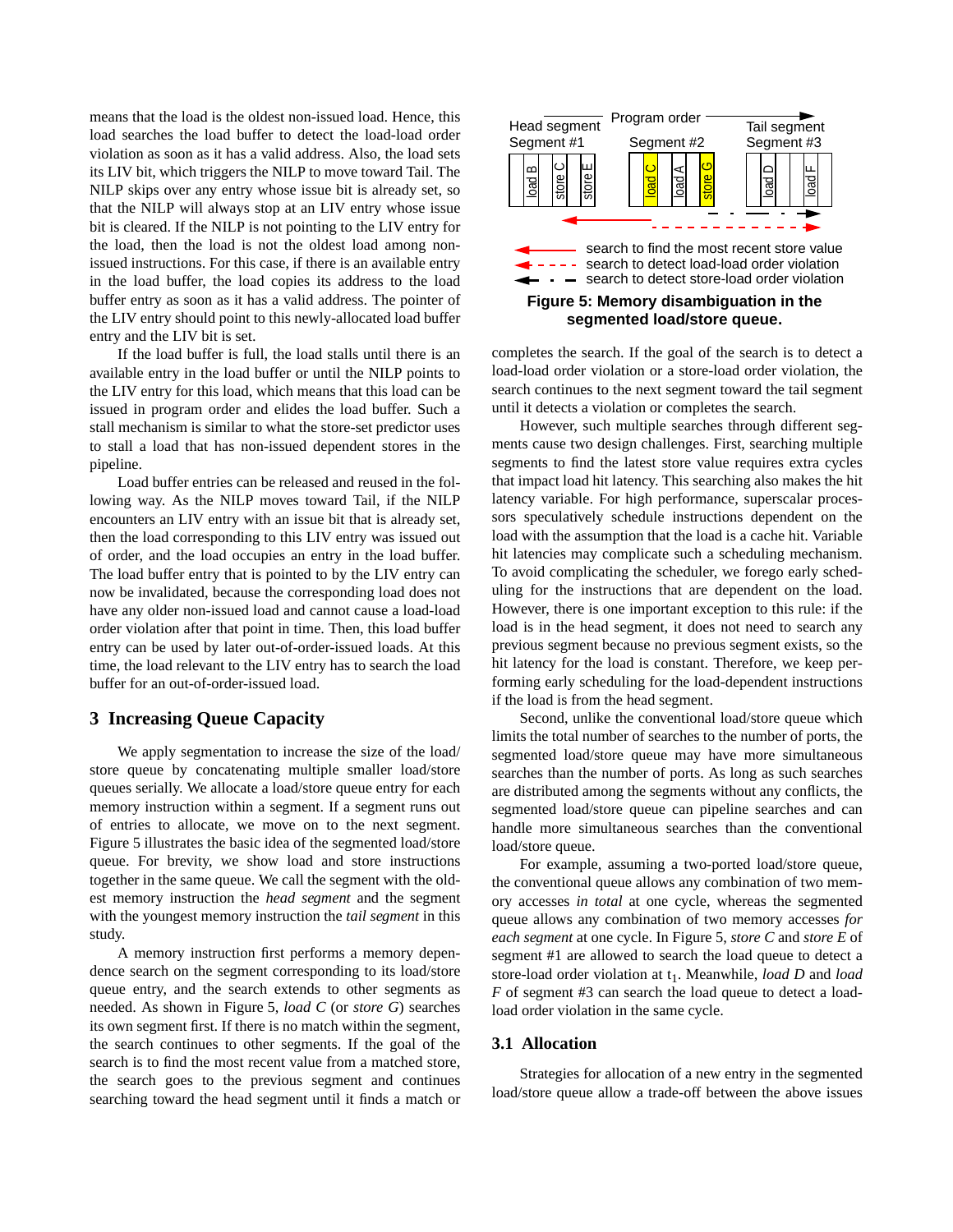of latency and bandwidth. We consider two such strategies. One strategy is *no-self-circular,* which spreads out entries across many segments, and the other is *self-circular,* which compacts entries into only a few segments. Spreading out entries provides higher aggregate bandwidth by using many segments simultaneously, but it increases latency by having to search more segments. Compaction has the opposite effect.

The *no-self-circular* treats all segments as a single queue, and allocation of a new entry uses a single head and tail. Allocation moves linearly from one segment to the next even if the current segment has free entries at the top. The *self-circular* treats the segmented load/store queue as ordered segments with a head and a tail for each segment. In this method, allocation of new entries is circular within each segment. Allocation moves to the next segment only if there are no free entries at the top of the current segment. Thus, noself-circular spreads out allocation across many segments while self-circular tends to restrict allocation to fewer segments.

# **3.2 Contention**

Segmentation introduces a contention problem. Going back to the example in [Figure 5](#page-5-1), there are two situations that can cause port contention problems in cycle t<sub>2</sub>. *store C* and *store E* from segment #1 go to segment #2 to continue the search for a store-load order violation at cycle  $t<sub>2</sub>$ . In one contention situation, segment #2 may initiate *store G* to search for a store-load order violation. Then the total number of searches required in cycle  $t_2$  in segment #2 will exceed segment #2's search bandwidth. This situation is easily solved by delaying the commit of the store, because the store is not in the pipeline anymore.

The other contention situation occurs if segment #2 initiates *load C* and *load A* to search for a load-load order violation while *store* C and *store* E reach segment  $#2$  in cycle  $t_2$ . We cannot simply delay the searches because the loads are already in the memory stage of the pipeline. Fortunately, this situation can happen only when several conditions are *simultaneously* satisfied: (1) more than one load is issued or a store starts the search for a store-load order violation from a segment  $#A$  at cycle  $t_a$ , and more than one load is issued out of order from a segment #B at cycle  $t<sub>b</sub>$ , (2) segment #A is closer to the head segment than segment  $#B$ , (3) the time  $t_a$  is earlier than the time  $t<sub>b</sub>$ , and (4) the distance between two segments is the same as the time difference between  $t_a$  and  $t_b$ . However, we found that the average number of out-of-order-issued load instructions in the pipeline is small  $\ll$  3) [\(Section 4.1.2](#page-8-0)). Therefore, the probability of all four conditions being satisfied at the same time is low.

If contention does occur, we squash *load C* and *load A*, along with all instructions between the issue stage and the execute stage, similar to a flush due to a load miss in conventional pipelines. Alternatively, we can stall the pipeline

#### **Table 1: System configuration parameters.**

<span id="page-6-1"></span>

| ROB size                                    | 256 entries                                        |
|---------------------------------------------|----------------------------------------------------|
| Issue queue                                 | 64 entries                                         |
| Issue width                                 |                                                    |
| Functional units                            | 8 integer, 8 pipelined floating-point              |
| Register file                               | 356 INT/356 FP                                     |
| 2-port L1 i-cache $\&$<br>4-port L1 d-cache | 64K 2-way, pipelined 2-cycle hit,<br>32-byte block |
| L <sub>2</sub> cache                        | 2M 8-way, pipelined 12-cycle hit,<br>64-byte block |
| Memory                                      | 150 cycles                                         |
| Store-set predictor with<br>store-load pair | 4K-entry SSIT,<br>128-entry LFST                   |
| Branch predictor<br>Mispredict penalty      | hybrid GAg & PAg 4K-entries each,<br>14 cycles     |

between the issue stage and the memory stage until the port contention is resolved. Because our previous techniques significantly reduce the load/store queue search bandwidth, the port contention rarely occurs when the segmented load/store queue is combined with the techniques.

# <span id="page-6-0"></span>**4 Results**

We have built a cycle-accurate simulator of an out-oforder superscalar pipeline. [Table 1](#page-6-1) shows the base configuration for the experiments. Because we vary the number of load/store queue ports from 1 to 4, we assume a four-ported d-cache so that the d-cache does not limit the number of requests to the load/store queue. Because we vary the load/ store queue size from 32 to 128, we assume a 256-entry active list so that the active list does not limit the number of in-flight memory instructions.

We use the the SPEC2K applications with the reference input set. We skip the first 3 billion instructions and then simulate a total of 500 million instructions. [Table 2](#page-6-2) shows the applications we use in this study and their base IPCs.

In [Section 4.1,](#page-7-0) we examine the effect of the store-load pair predictor and the load buffer in isolation on the search bandwidth and performance. In [Section 4.2,](#page-9-0) we examine the impact of increasing the capacity of the load/store queue with segmentation. In [Section 4.3,](#page-10-0) we combine the three techniques and examine their impact on processor performance.

**Table 2: Applications and their base IPCs**

<span id="page-6-2"></span>

| <b>INT</b> |     | <b>INT</b> |     | FP     |      | FP       |     |
|------------|-----|------------|-----|--------|------|----------|-----|
| bzip       | 2.5 | perl       | 3.0 | ammp   | 1.2  | mgrid    | 2.2 |
| gcc        | 2.1 | twolf      | 1.5 | applu  | 2.6  | sixtrack | 2.9 |
| gzip       | 2.0 | vortex     | 2.2 | art    | 10.3 | swim     | 1.0 |
| mcf        | 0.3 | vpr        | 1.3 | equake | 1.1  | wupwise  | 2.9 |
| parser     | 1.9 |            |     | mesa   | 3.3  |          |     |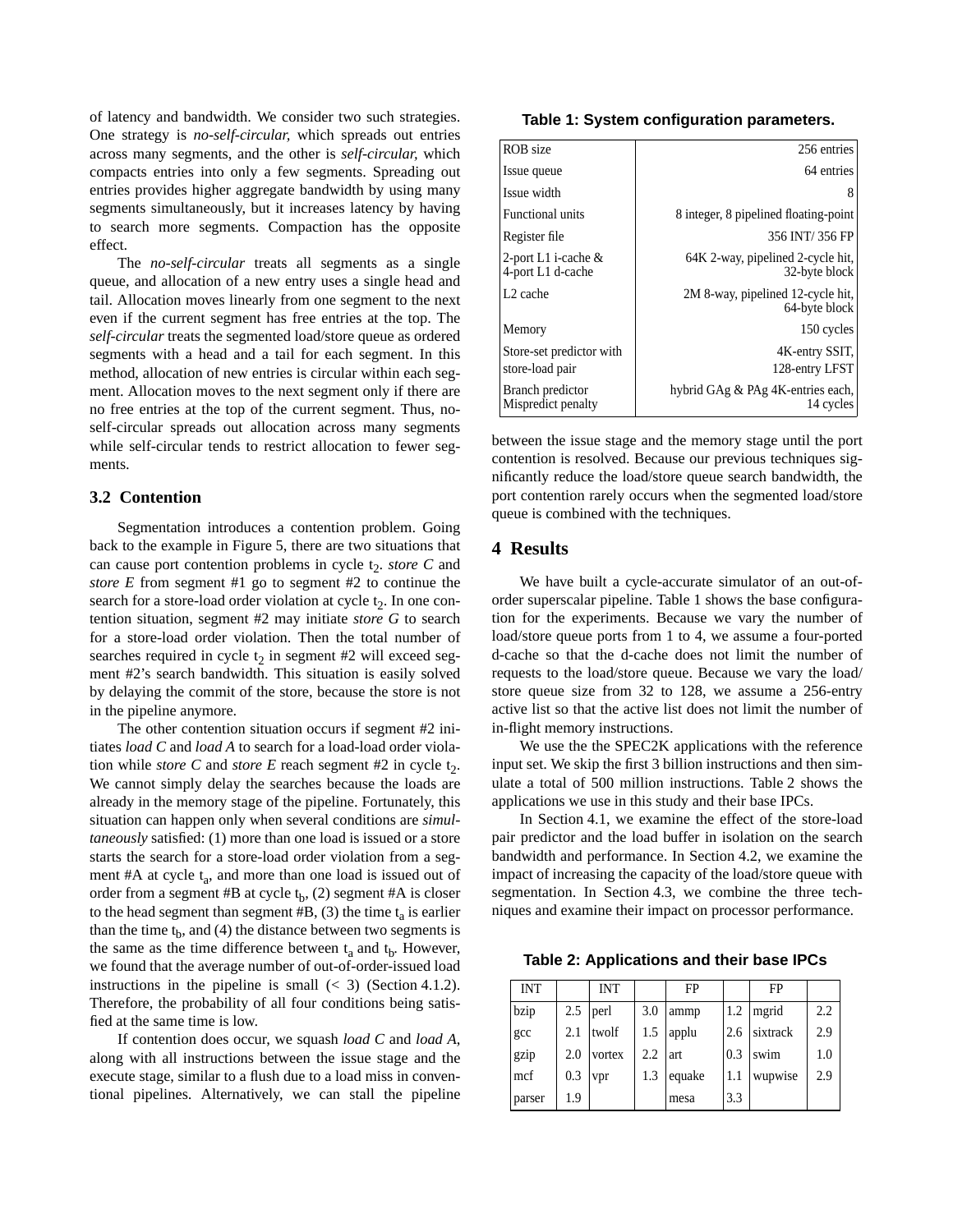

**Figure 6: Search bandwidth reduction in the store queue by using different predictors.**

# <span id="page-7-1"></span><span id="page-7-0"></span>**4.1 Reducing Search Bandwidth Demand**

In this section, we present the results of the store-load pair predictor and the load buffer separately. Then we present the results of combining these two techniques.

### **4.1.1 Reducing Store Queue Search**

In this subsection, we evaluate our technique for reducing the search bandwidth demand on the store queue. We apply the store-load pair predictor to predict whether a load is dependent on any earlier store. A load that is predicted to be independent does not search the store queue, thus reducing the search bandwidth demand on the store queue. In [Figure 6](#page-7-1), the Y axis shows the search bandwidth demands on the store queue of three different predictors (perfect, aggressive and store-load pair) normalized to the search bandwidth of the base case. The X axis shows our benchmarks and the average of the integer and the floating-point programs separately. The base case is a two-ported conventional load/store queue in which all loads search the store queue. We choose two ports because that is a commonly-used design point in current high-performance processors.

The perfect predictor flags a search for only those loads that are dependent on an in-flight store. The aggressive predictor uses unrealistic hardware to emulate an alias-free version of our store-load pair predictor — i.e., store sets which may conflict in our tables do not do so in the aggressive predictor. Consequently, with the aggressive predictor, a load avoids searching the store queue as much as possible. In comparison, because our store-load pair predictor uses realistic hardware, as described in Section 2.1, it incurs aliasing (only as much as the original store-set predictor). Therefore,

our predictor ends up being more conservative in predicting a load to be independent.

Figure 6 shows that the store queue with a perfect predictor (left bar) reduces the search bandwidth of the base case by 86% (demand is 14% of the base case). The aggressive predictor (middle bar) manages to reduce the search bandwidth by 81% for integer benchmarks, and by 84% for floating-point benchmarks. Our store-load pair predictor (right bar) manages to reduce the search bandwidth demand on the store queue by 67% for integer benchmarks and by 76% for floating-point benchmarks compared to the base case.

In [Figure 7](#page-7-2), the Y axis shows the performance benefit of the predictors compared to the same base case as [Figure 6.](#page-7-1) We see that the perfect predictor does not achieve much improvement, even though it reduces the search bandwidth demand by 86%. Recall that the base case uses two store queue ports, which provide sufficient bandwidth. Therefore, reducing the demand does not translate to performance in this figure. The benefit of reducing the demand will be seen in [Section 4.1.3](#page-9-1), where we show a 1-ported store queue.

The aggressive predictor performs *worse* than the base case in a few cases by as much as 19%, even though it reduces the search bandwidth demand by more than 80%. The lack of aliasing in the aggressive predictor also implies lack of constructive interference (a similar effect is reported in [2]). Consequently, the aggressive predictor is overly eager to predict a load to be independent of earlier stores. The resulting high misprediction rate causes a large number of squashes that degrade performance, especially for *vortex* and *wupwise.* Our store-load pair predictor is more conservative and does not incur misprediction squashes as frequently as the aggressive predictor. As a result, our store-load pair pre-



<span id="page-7-2"></span>**Figure 7: Performance benefit from the search bandwidth reduction in the store queue.**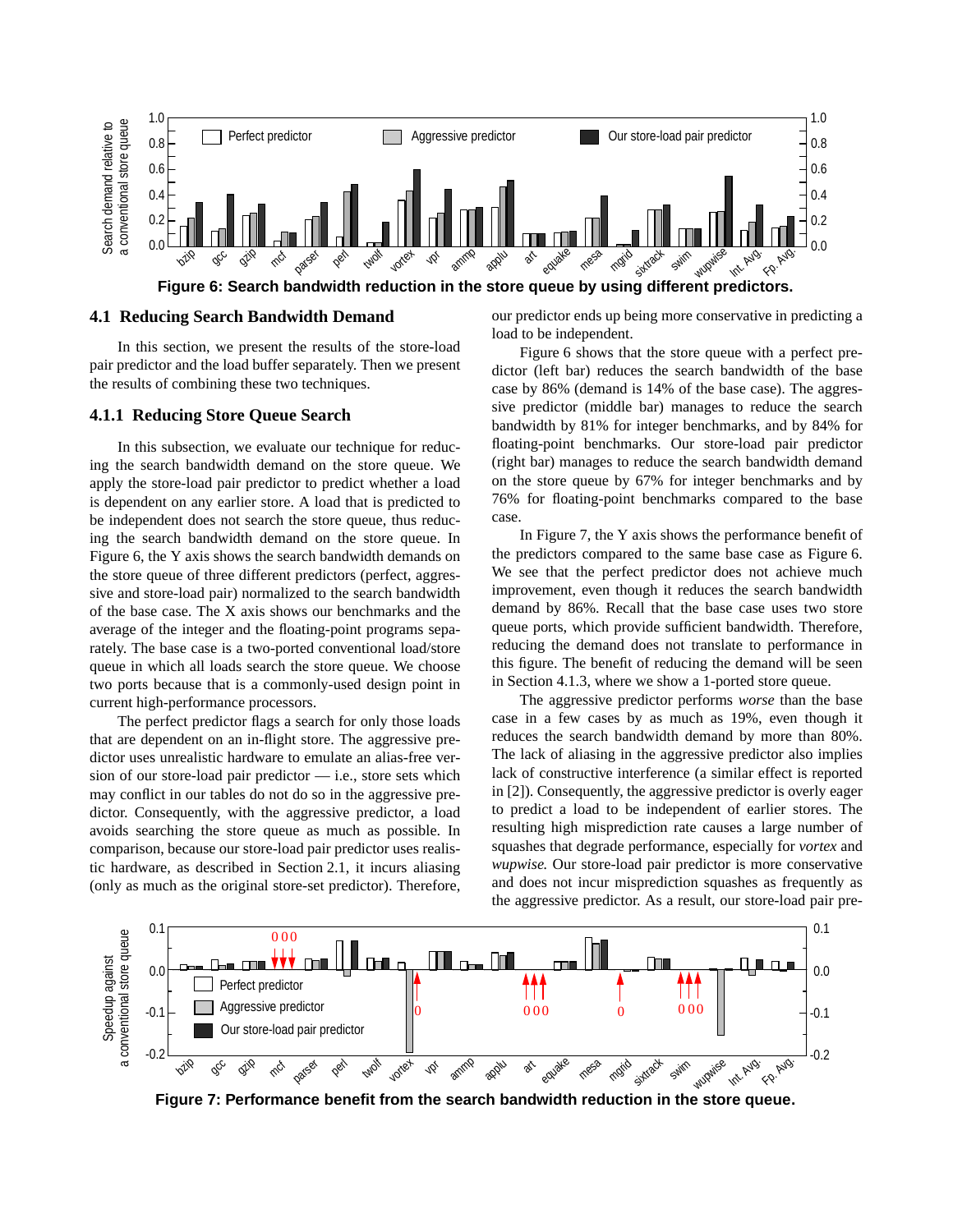| <b>INT</b> | Mispred. | Squash        | FP       | Mispred. | Squash        |
|------------|----------|---------------|----------|----------|---------------|
| bzip       | 17.3%    | $7.3x10^{-5}$ | ammp     | 4.3%     | $3.9x10^{-4}$ |
| gcc        | 27.8%    | $8.4x10^{-4}$ | applu    | 22.2%    | $8.0x10^{-5}$ |
| gzip       | 9.0%     | $6.7x10^{-5}$ | art      | 0.0%     | $3.6x10^{-5}$ |
| mcf        | 8.1%     | $1.1x10^{-4}$ | equake   | 0.9%     | $1.6x10^{-5}$ |
| parser     | 12.3%    | $2.1x10^{-4}$ | mesa     | 15.5%    | $2.4x10^{-4}$ |
| perl       | 15.5%    | $7.8x10^{-5}$ | mgrid    | 8.6%     | $7.6x10^{-6}$ |
| twolf      | 5.0%     | $2.8x10^{-5}$ | sixtrack | 4.3%     | $1.3x10^{-4}$ |
| vortex     | 19.1%    | $2.2x10^{-3}$ | swim     | 0.0%     | $1.4x10^{-5}$ |
| vpr        | 22.3%    | $1.2x10^{-4}$ | wupwise  | 24.7%    | $6.6x10^{-5}$ |

<span id="page-8-3"></span>**Table 3: Accuracy of the store-load pair predictor.**

dictor does not incur performance degradation in *vortex* and *wupwise*. Our store-load pair predictor performs comparably to the perfect predictor, and it outperforms the base case on average by 2% and up to 7% for both integer and floatingpoint benchmarks.

[Table 3](#page-8-3) shows the accuracy of our store-load pair prediction. The misprediction causes pipeline squashes or unnecessary searches in the store queue. The results show that our predictor successfully avoids squashes without sacrificing the opportunity to save bandwidth.

### <span id="page-8-0"></span>**4.1.2 Reducing Load Queue Search**

In this subsection, we evaluate our technique for reducing the search bandwidth demand on the load queue. The load buffer separates the search for detecting a load-load order violation from the load queue. Thus, the load queue only needs to support associative searches by stores to detect store-load order violations. Therefore, we expect the load buffer to reduce substantially the search bandwidth demand on the load queue.

In [Figure 8,](#page-8-1) the Y axis shows the search bandwidth reduction in the load queue by using a load buffer with two entries. The base case is a conventional load queue without the load buffer. In the figure, the search bandwidth in the load queue with the load buffer is normalized to the search bandwidth in the load queue of the base case. The load buffer reduces the search bandwidth demand on the load queue by an average of 74% for integer benchmarks and 77% for floating-point benchmarks. In *mgrid*, the load buffer achieves the

<span id="page-8-2"></span>**Table 4: Average number of loads issued out of program order.**

| <b>INT</b> |     | <b>INT</b> |     | FP     |      | FP              |     |
|------------|-----|------------|-----|--------|------|-----------------|-----|
| bzip       | 3.4 | perl       | 3.2 | ammp   | 1.2  | mgrid           | 2.9 |
| gcc        | 0.3 | twolf      | 1.0 | applu  | 1.5  | <i>sixtrack</i> | 1.0 |
| gzip       | 0.8 | vortex     | 1.9 | art    | 3.4  | <i>swim</i>     | 0.9 |
| mcf        | 0.2 | vpr        | 1.5 | equake | 2.5  | wupwise         | 2.3 |
| parser     | 0.8 |            |     | mesa   | 10.9 |                 |     |

most benefit by reducing the search bandwidth demand by 96%. The reason for this large reduction is that 51% of dynamic instructions in *mgrid* are loads and just 2% are stores. *Vortex* shows the least reduction in the search bandwidth demand. This result is not a surprise when we consider that just 18% of dynamic instructions are loads and 23% are stores. Therefore, even though the load buffer removes the searches required for detecting a load-load order violation from the queue, the load queue still has a significant number of searches from stores for detecting store-load order violations in *vortex*.

[Table 4](#page-8-2) shows the average number of out-of-orderissued loads in flight every cycle. This average indicates how large the load buffer needs to be (as mentioned in [Section 2\)](#page-1-0). Even though these numbers are rather small across benchmarks, the performance impact of out-of-order-issued loads is significant. We can see the impact of these loads when we look at the first two bars in [Figure 9.](#page-9-2)

[Figure 9](#page-9-2) illustrates the performance benefit of using the load buffer. An N-entry load buffer allows up to N loads to be issued out of program order. We vary N as 1,2 and 4. In addition, we also show two designs that issue loads in order, to justify out-of-order issue of loads. Note that in these designs loads are in order only with respect to each other. In-order issue of loads has two different impacts on performance: (1) the ILP reduces, but (2) the bandwidth pressure on the load queue also reduces (because there is no need to search the load queue for load-load order violations). The *in-orderalways-search* load queue (the leftmost bar) fruitlessly searches the load queue to incur not only the loss of ILP but also the bandwidth pressure of an out-of-order issue load queue. On the other hand, the *zero-entry* load buffer (the next bar in white) does not search the load queue and therefore incurs only the loss of ILP without the bandwidth pressure.



<span id="page-8-1"></span>**Figure 8: Search bandwidth reduction in the load queue by using the load buffer.**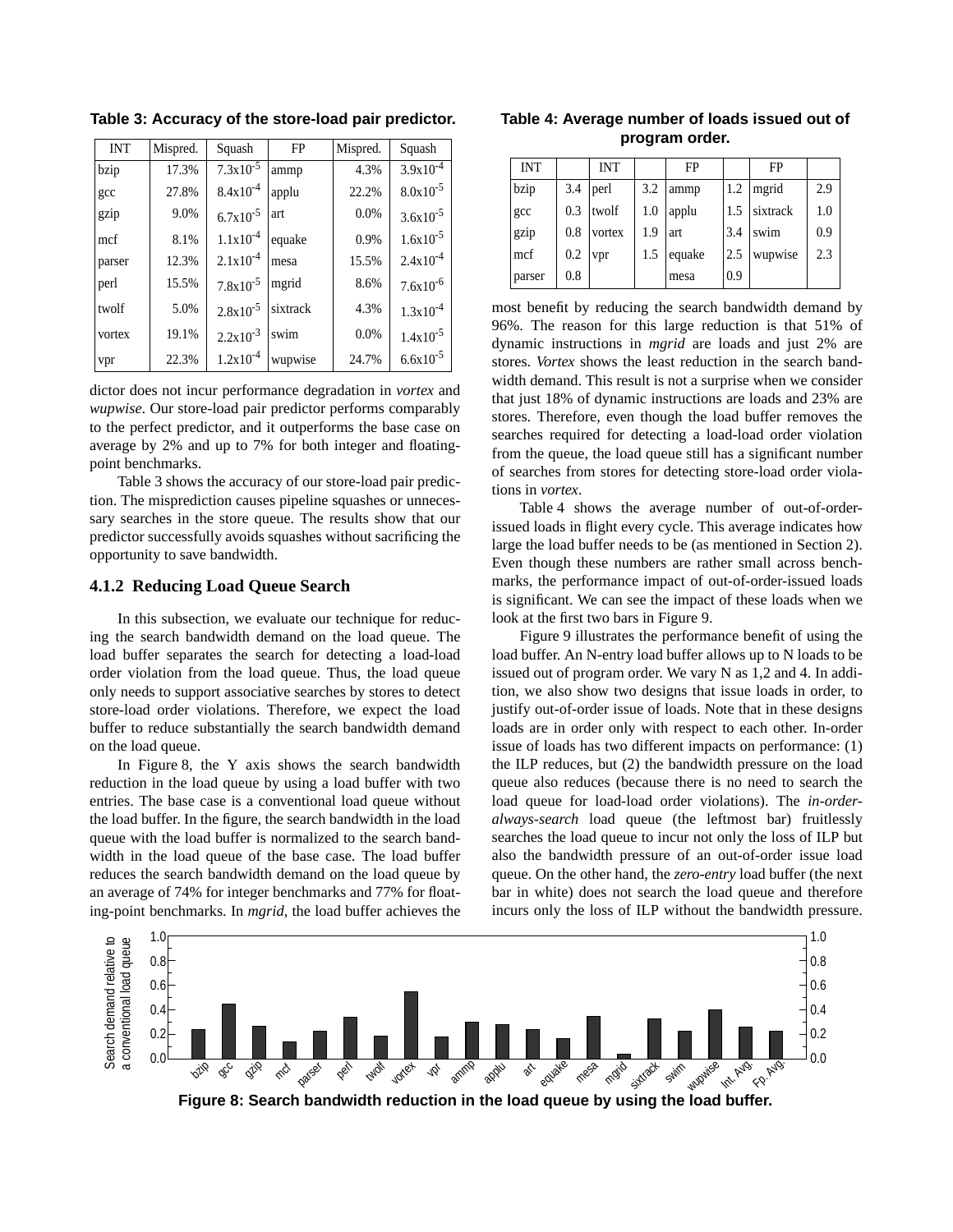

**Figure 9: Performance benefit from the search bandwidth reduction in the load queue.**

<span id="page-9-2"></span>The base case is a conventional load queue without the load buffer.

From the figure, the first two bars show that in-order issue of loads performs poorly. The zero-entry load buffer's bandwidth-pressure advantage allows it to perform better than in-order-always-issue. However, the advantage is not enough to overcome the ILP loss of in-order issue. We also see that by allowing only one load to be issued out of order, we can realize the significant benefit of the load buffer. A four-entry load buffer is close to an infinite load buffer in terms of performance, but we can see most of the benefit with just two entries. The figure shows that the load/store queue with a two-entry load buffer improves performance by an average of 3% and 7% with a maximum of 12% and 18% for integer and floating-point benchmarks, respectively.

### <span id="page-9-1"></span>**4.1.3 Combining the Two Reduction Techniques**

In this subsection, we combine the store-load pair predictor with the load buffer to reduce the search bandwidth demand on both the store queue and the load queue. [Figure 10](#page-9-3) shows the performance of a load/store queue with our two reduction techniques relative to the base case, which is a two-ported conventional load/store queue.

From left to right, the bars represent a one-ported conventional queue, a one-ported queue with our techniques, a two-ported queue with our techniques, and a four-ported conventional queue. The leftmost bar represents the extreme case of low design complexity and low performance, and the rightmost bar represents the extreme case of high design complexity and high performance.

The figure shows that the performance of the conventional one-ported load/store queue drops by 24% from the conventional two-ported load/store queue. This result says that without our techniques, a one-ported load/store queue is not an option because of its poor performance. However, the *one-ported* load/store queue with our search bandwidth reduction techniques achieves an average speedup of 2% and 7% with a maximum of 7% and 25% for integer and floatingpoint benchmarks, respectively, over the base case, which is the conventional *two-ported* load/store queue. We can also see that the two-ported load/store queue with our techniques performs comparably to the conventional four-ported load/ store queue.

# <span id="page-9-0"></span>**4.2 Increasing Queue Capacity**

In this section, we show the result of segmenting the load/store queue to increase its capacity. [Figure 11](#page-10-1) shows the effect of the segmented load/store queue. The base case has a 32-entry load queue and a 32-entry store queue. We segment the load/store queue into four segments with 28 entries in each segment for a total size of 112. We keep the access latency of each segment the same as the base case, but we make each segment smaller than the base case to compensate for any potential overhead that segmentation would introduce. A search within one segment takes one cycle, and each additional segment takes an extra cycle.

In the figure, we show the results of our two methods for allocation, no-self-circular and self-circular. Recall from [Section 3.1](#page-5-2) that no-self-circular spreads out allocation across many segments while self-circular tends to compact allocation within fewer segments.

On average, the no-self-circular shows no speedup for integer benchmarks and 16% speedup for floating-point benchmarks. Five (bzip, gcc, gzip, parser, and twolf) of the



<span id="page-9-3"></span>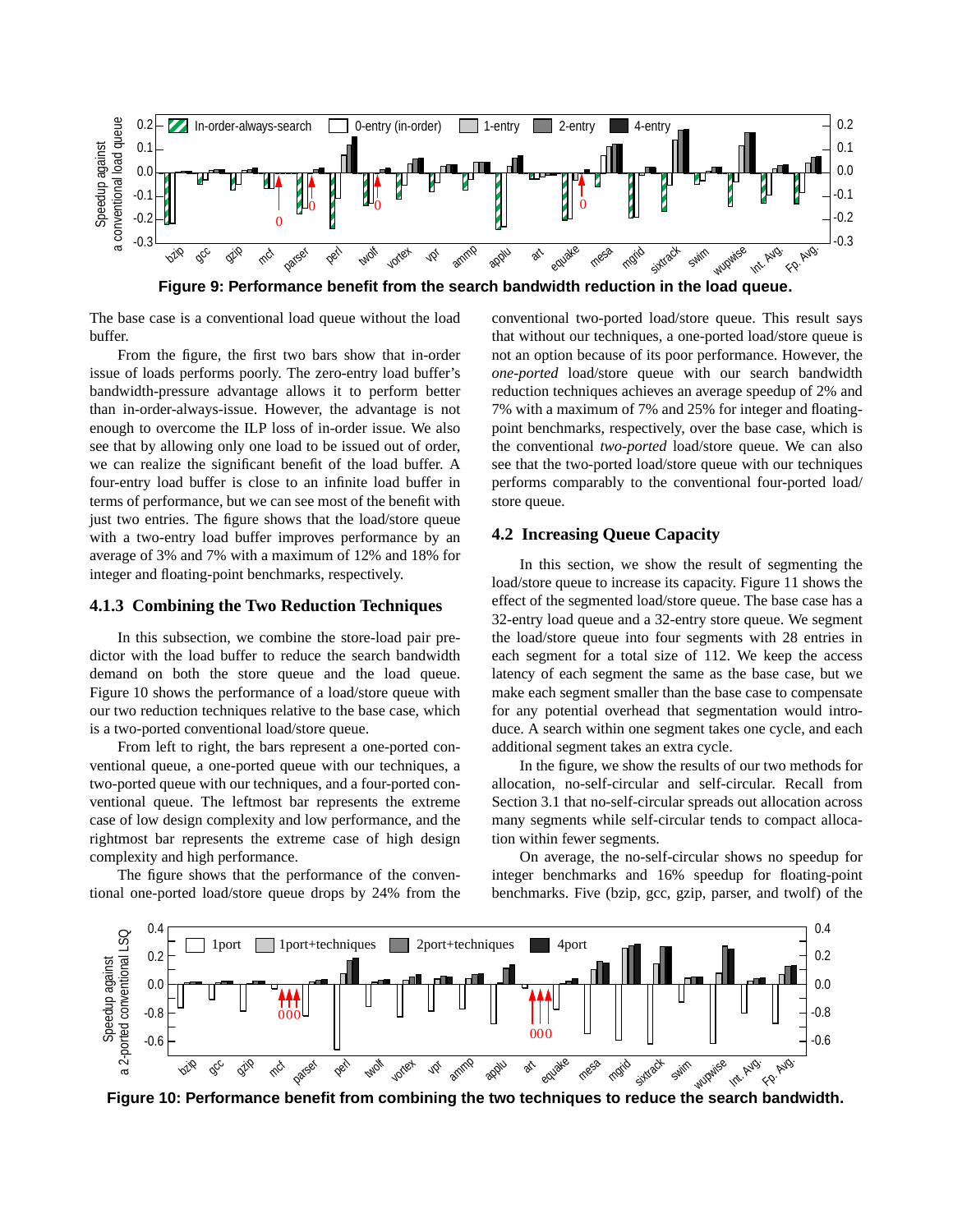

**Figure 11: Performance benefit from the segmentation of the load/store queue.**

<span id="page-10-1"></span>nine integer benchmarks actually perform worse than the base case. We explain this poor performance in [Table 5](#page-10-2) by showing the average number of entries needed in the load/ store queue. We see that in the five benchmarks (shaded) the average number of entries needed in these benchmarks can fit within one segment. However, no-self-circular spreads their entries across two segments, incurring extra search overhead that does not exist in the base case. Therefore, no-self-circular does not perform as well as the base case when there is less demand for higher capacity of the load/store queue. On the other hand, even though *vortex* does not need a large load queue, its high demand on the store queue explains its speedup using the segmented load/store queue.

The self-circular achieves an average speedup of 5% and 19% with a maximum speedup of 15% and 33% for integer and floating-point benchmarks, respectively. By restricting the entries within one segment as much as possible, self-circular reduces the possibility of spanning load/store queue entries across two segments. Therefore, self-circular manages to outperform no-self-circular. Because segmentation provides higher bandwidth by using many segments simultaneously, self-circular outperforms the unrealistic 128-entry unsegmented load/store queue as well ([Section 3\)](#page-5-0).

[Table 6](#page-10-3) shows the distribution of the number of searched segments by loads for the latest stores using the self-circular. For example, in *mcf,* 84.4% of the load accesses search only one segment, 9.9% search two segments, 0.3% search three segments, and 5.4% search all four segments to find a latest store value from the store queue. For integer benchmarks,

<span id="page-10-2"></span>**Table 5: Average number of entries needed in the load and store queues.**

| <b>INT</b> Benchmarks | Avg.(ld/st)   | FP Benchmarks   | Avg.(ld/st) |
|-----------------------|---------------|-----------------|-------------|
| bzip                  |               | $16/6$ ammp     | 65/28       |
| gcc                   | 7/6           | applu           | 49/19       |
| gzip                  | $14/7$ art    |                 | 49/17       |
| mcf                   | 40/9          | equake          | 72/15       |
| parser                | $21/9$ mesa   |                 | 33/20       |
| perl                  | $34/20$ mgrid |                 | 90/4        |
| twolf                 |               | $18/6$ sixtrack | 60/30       |
| vortex                | $13/18$ swim  |                 | 70/21       |
| vpr                   |               | $41/15$ wupwise | 47/31       |

90% of the load accesses search only one segment, while the same is true for 79% of the load accesses for floating-point benchmarks. This table shows that the extra search cycle due to segmentation is not likely to hurt the average load hit latency [\(Section 3\)](#page-5-0) because the majority of loads end their searches within one or two segments.

# <span id="page-10-0"></span>**4.3 Combining Search Bandwidth Reduction and Higher Capacity**

In this section, we combine the segmented load/store queue with the store-load pair predictor and the load buffer to see the overall benefit from these techniques. Apart from the base processor configuration, we also show a scaled processor to see the benefit of our techniques in the future. To scale the processor, we increase the issue width from 8 to 12, the issue queue size from 64 to 96, and the L1 hit latency from 2 to 3 cycles, while keeping the cache size the same. For both processors, we use a two-entry load buffer, self-circular allocation, and four 28-entry segments. [Figure 12](#page-11-1) shows the performance of the *one-ported* load/store queues with our three techniques compared to a *two-ported* conventional load/store queue. The white bar shows the speed up of our techniques on the base processor, and the dark bar shows the speed up on the scaled processor.

The figure shows that with today's processor, the oneported load/store queue with our techniques improves performance on average by 6% and 23%, and up to 15% and 59% for integer and floating-point benchmarks, respectively, over

| Bench. |      | $\overline{c}$ | 3   | 4    | Bench.   |      | $\mathfrak{D}$ | 3   | 4    |
|--------|------|----------------|-----|------|----------|------|----------------|-----|------|
| bzip   | 97.8 | 1.4            | 0.0 | 0.8  | ammp     | 74.0 | 13.8           | 0.3 | 11.9 |
| gcc    | 98.0 | 1.5            | 0.0 | 0.61 | applu    | 78.1 | 11.4           | 0.0 | 10.5 |
| gzip   | 97.7 | 1.8            | 0.0 | 0.5  | lart     | 89.1 | 5.9            | 0.1 | 4.9  |
| mcf    | 84.4 | 9.9            | 0.3 | 5.4  | lequake  | 75.3 | 13.9           | 0.1 | 10.7 |
| parser | 93.3 | 5.0            | 0.0 | 1.7  | mesa     | 74.7 | 14.8           | 0.2 | 10.3 |
| perl   | 81.5 | 13.5           | 0.0 | 5.0  | mgrid    | 94.1 | 3.6            | 0.0 | 2.2  |
| twolf  | 92.5 | 6.1            | 0.0 | 1.4  | sixtrack | 71.8 | 17.0           | 0.2 | 11.0 |
| vortex | 79.2 | 13.9           | 0.3 | 6.6  | swim     | 81.3 | 9.6            | 0.0 | 9.1  |
| vpr    | 84.0 | 13.9           | 0.0 | 2.1  | wupwise  | 74.9 | 15.1           | 0.4 | 9.6  |

<span id="page-10-3"></span>**Table 6: Distribution of the number of searched segments by loads for the latest stores.**